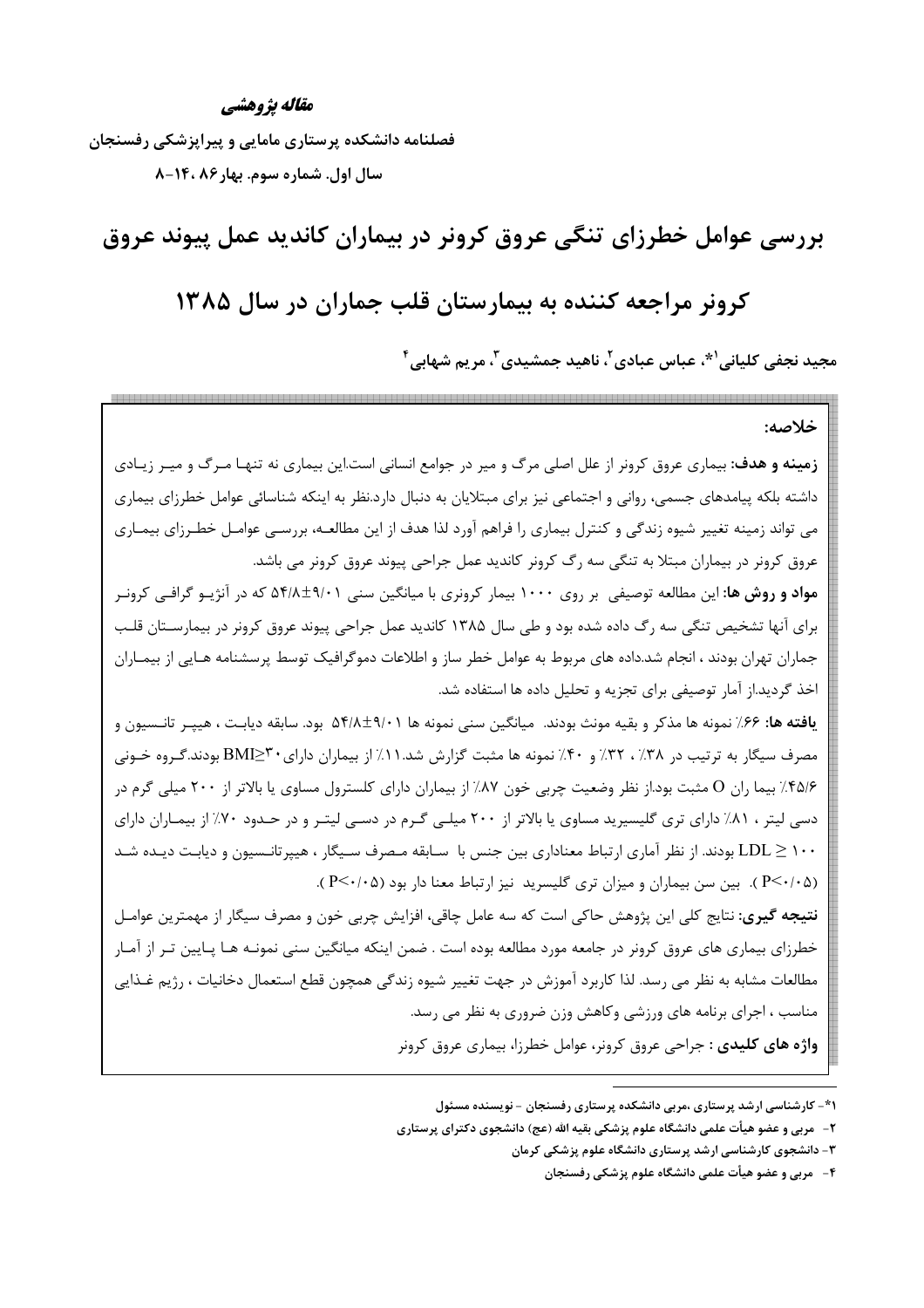#### مقدمه

بیماری های قلبی عروقی از جمله شایع ترین و مهـم تـرین مشکلات بهداشت<sub>ه،</sub> است که که زندگی بشر را تهدید می کنـد [۱]. بر اساس گـزارش سـازمان بهداشـت جهـانی حـداقل ۱۵ میلیون مرگ ناشی از بیمـاری هـای قلبـی عروقـی در جهـان اتفاق افتاده است که این میزان ، ۳۰٪ از کـل مـرگ هـا را بـه خود اختصاص داده است[۲] و پیش بینی می شود که در سال ۲۰۲۰ نزدیک به ۲۵ میلیون مـرگ ناشـی از اخــتلالات قلبـی عروقي رخ دهد[۳].

از بین بیماری هـای قلبـی عروقـی، بیمـاری عـروق کرونـر (CAD) از علل اصلی مرگ ومیر در جوامع انسانی است[۴]. این بیماری، نه تنها مرگ ومیر زیادی داشته بلکـه پیامـدهای جسمی ، روانبی و اجتمـاعی نیـز بـرای مبتلایـان بـه دنبـال دارد[۵]. بیماری عروق کرونر، سرآمد علل مرگ در کشور های پیشرفته اقتـصادی اسـت (۷/۲ میلیـون مـرگ در سـال) و در کشور های در حال توسعه نیز از ۳۹ میلیون مرگ در سـال، ۹ میلیون یا به عبارتی، ۳۲ درصد کل مرگ ها به علت بیمـاری های ایسکمیک قلبی می باشد[۵]. این بیماری در ایران ، هــم از نظر ابتلا و هم مرگ و میر، اولین رتبه را داراست و در سـال های اخیر، سن ابتلا به آن پائین آمده است.غفاری (۱۳۸۱) به نقل از ندیم در مورد سن ابتلاء در ایـران مــی نویــسد :امـروزه تعداد زیادی از قربانیـان را افـراد نـسبتاً جـوان و میـان سـال تشکیل می دهد و این امر علاوه بـر اینکـه بـرای خـانواده هـا، فاجعه ای محسوب می شود ، فشار سنگینی را هم بـه اقتـصاد جامعه وارد می سازد[۱]. ذاکری مقدم عامل ۳۸ درصد از کـل مرگ ومیرها در ایران را ناشی از بیماری عـروق کرونـر، اعـلام کرده است[۶]. بسیاری از بیماران عروق کرونر، علاوه بر درمان های طبی مجبورند تحت اعمـال جراحـی قلـب قـرار گیرنـد. درمان جراحی برای بیماری انسدادی سرخرگ های کرونـر، از حدود ۷۰ سال قبل آغاز گردید .جراحی عروق کرونر، جراحبی بزرگی به حساب می آید.همچنین سـالیانه بـیش از ۲۲۰۰۰۰ نفر تحت عمل جراحي پيوند كرونر، قرار مي گيرند .تـا كنــون بيش از دو ميليون نفر در آمريكا حداقل تحت ايـن نـوع عمـل جراحي قرار گرفته اند كه البته تعداد آنها رو به فزونـي اسـت.

این عمل حـدود ۶۰-۵۰ درصـد کـل اعمـال جراحـی قلـب را شامل می شود[۷-۸].

عوامل خطر ساز حملات قلبی به خوبی شناخته شده انـد واین عوامل مورد قبول همگان واقع شده و کاهش دادن آنها منطقی و مورد توجه است [۹]. بـرای عوامــل خطـر آفـرین، دسته بندی های مختلفی در نظر گرفته شده است. در یک تقسیم بندی این عوامل در سـه طبقـه مجـزا بـدین شـكل، دسته بندی شده اند:

١- عوامل خطر زاي غير قابل تعديل (ارث، سن، جنس، نژاد). ٢- عوامل خطر زاي قابل تعديل (محيط زندگي، سـطح بـالاي كلسترول سرم، افزايش فشار خون ، مصرف سيگار و ديابت). ٣- عوامل مشاركتي( چاقي ،عدم فعاليت فيزيكـي ، پاسـخ بـه استرس) [ ۹-۱۰].

با توجه به اینکه شناسایی و کنترل عوامل خطر زا، موجب پیشگیری از بروز بیماری شده و با عنایت بـه اینکـه عوامل ژنتیکی، محیطی، رفتارهای بهداشتی و سبک زنـدگی افراد در جوامع مختلف ، متفاوت بـوده و بايـستى در نـواحى جغرافیایی مختلف در مورد عوامل مذکور تحقیـق و مطالعـه شود، لذا ما تصميم گرفتيم عوامـل خطـرزاي بيمـاري هـاي عروق کرونر را در مراجعین جهت انجـام پیونـد بـای پـاس عروق کرونر در بیمارستان قلب جماران تهران مورد ارزیـابی قرار دهيم.

## مواد و روش ها

ایسن مطالعــه توصــیفی بــر روی ۱۰۰۰ نفــر ازبیمــاران کرونری که در طے سال ۱۳۸۵ تحت آنژیـوگرافی عـروق كرونر در بيمارستان قلب جماران، براي آنها توسط متخصص قلب و عروق تشخیص تنگی سه رگ داده شده بود و کاندید عمل پیوند عروق کرونر بودند، انجـام گردیـد . درایـن مـدت تمامی این بیماران به صورت سرشماری وارد مطالعه شـدند و اطلاعات با استفاده از یک پرسشنامه پژوهشگر ساخته، گردآوری شد. به بیمـاران اطمینـان داده مـی شـد کـه ایـن اطلاعات محرمانه بـاقى خواهـد مانـد . بـراى تعيـين روايـى پرســشنامه از نظــرات ١٠ نفــر از اســاتيد و متخصــصان قلب(روائی محتوی) وبرای پایایی ابزار از آزمون مجدد کمک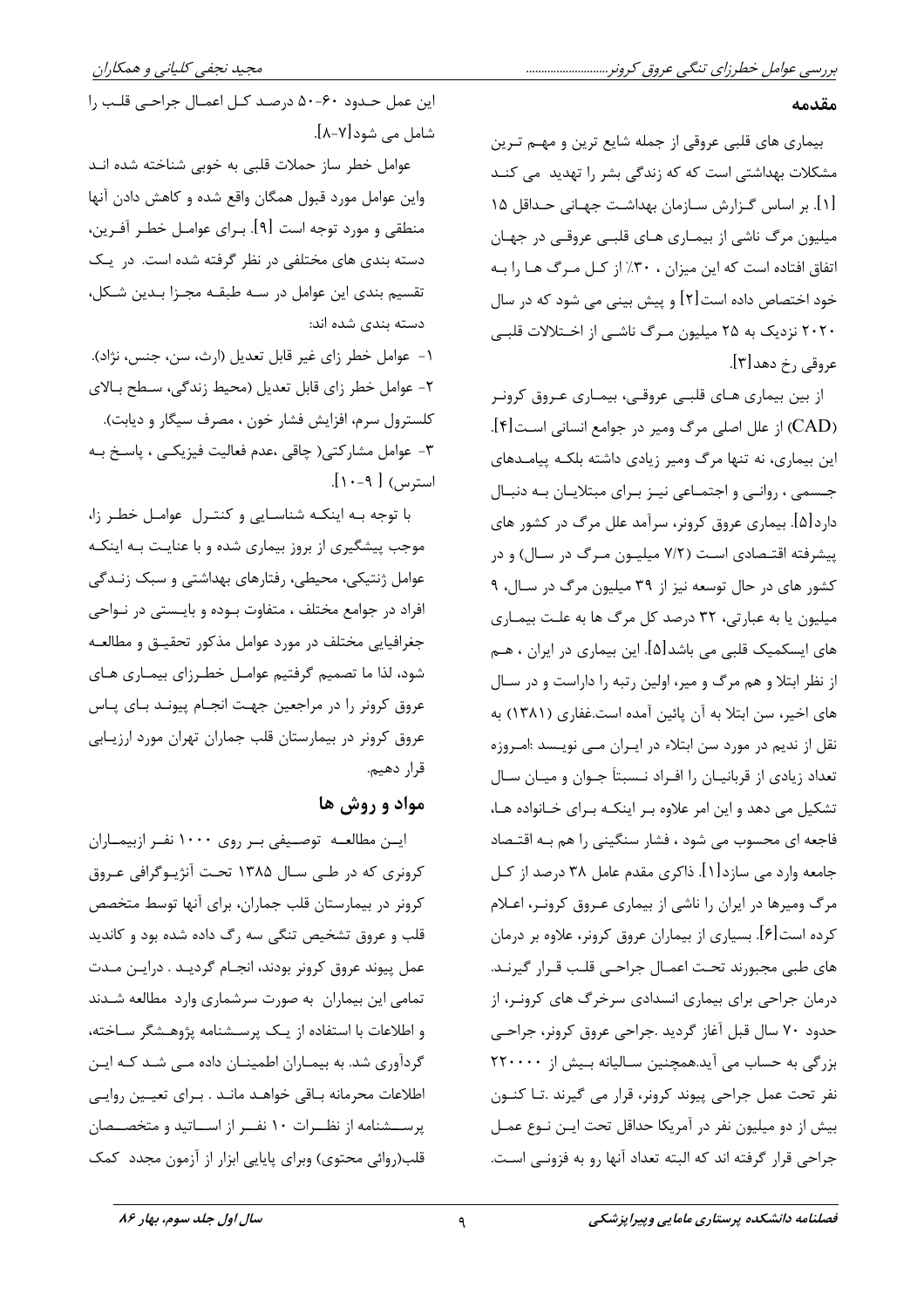سـابقه حـداقل يـك حادثـه كرونـرى(آنـژين، انفــاركتوس ميوكارد، آنژيو پلاستي و آنژيوگرافي ) در همه بيمـاران وجـود داشت.سابقه بیماری عروق کرونر در فامیل درجـه یـک (زنـان کمتر از ۶۵ سال و مردان کمتر از ۵۵ سال) در ۲۳درصد از بیماران گزارش گردید. ۱۶/۲درصد از کل زنان و ۲۶/۵ درصداز كل مردان مورد مطالعه، سابقه فاميلي بيمـاري قلبـي داشـتند که بین دو جنس تفاوتی دیـده نـشد(۵→۰/۰⊄). ۳۸درصـد از بیماران، سابقه دیابت داشتند که در زنان(۶۰/۳ درصد) این عامل خطر بیشتر از مردان(۲۶/۵ درصد) بود و این تفاوت، معنی دار گزارش شد(p<٠/٠٠١).٣٢درصد از بیماران، سـابقه فشار خون بالا داشتند که این میزان در ۴۷/۱ درصد کل زنـان و در ۲۴/۲ درصد کل مردان تحت پـژوهش گـزارش گرديـد و تفاوت در دو جنس معنی دار بود (p<۰/۰۰۱). ۴۰ درصد از بیماران، سابقه مصرف سیگار داشتند که ایـن میـزان در زنـان ۱۴/۷ درصد و در مردان ۵۳ درصد بود و تفـاوت در دو جـنس معنی دار گزارش شد(p<۰/۰۰۱ ). نتیجه آماری مشابهی هـم در مورد متغیر افـزایش چربـی خـون در دو جـنس، مـشاهده گردید بـه گونـه ای کـه فراوانـی ایـن عامـل خطـر، در افـراد (٧٣٪) به طرز محسوسی بیش از افراد مونـث(۵۴٪) بـود آل شماره ۱).

با استفاده از پرسشنامه متغیر هایی چون سن، جنس، شغل، میزان تحصیلات ، سابقه بیماری کرونری در افراد درجـه یـک فاميل ، مصرف سيگار ، ديابت ، سابقه فشارخون بالا به عنــوان ریسک فاکتورهای مهم سنجیده شد . علاوه بر این هـا، چربـی خون (Lipid Profile) این بیماران بعد از ۱۲ ساعت ناشـتا بودن، اندازه گیری شد. قد و وزن برای بررسی شـاخص تـوده بدنی، اندازه گیری گردید. اطلاعات جمع آوری شده از طریـق نرم افزار spss11.5 كـامپيوتريزه و از آمـار توصـيفي، آزمـون آماری مجذور کای و ضریب همبستگی پیرسون بـرای ارزیـابی داده های کمی و کیفی بیماران استفاده شد.

### نتايج

گرفته شد.

افراد شرکت کننده در این طرح شامل ۶۶۰ نفر (۶۶٪) مرد و ۳۴۰ نفر (۳۴٪) زن با محدوده سنی ۷۸–۳۷ و میبانگین سنتی ۵۴/۸±۹/۰۱ سال بودنـد . میـانگین سـنی در بیمـاران زن ۶۷/۷ ± ۵/۷ سال و در مـردان۷/۵ ± ۵۲/۶ سـال مـی باشـد. ۶۹/۵ درصد نمونه ها، متاهـل ۲۶/۵درصـد بیـوه و۱/۵ درصـد همه شريكت كنز دگان اسلام دود از نظ

| جدول شماره ۱: توزیع فراوانی عوامل خطر زا در واحدهای مورد مطالعه برحسب جنس |                                                                |  |  |  |  |  |
|---------------------------------------------------------------------------|----------------------------------------------------------------|--|--|--|--|--|
|                                                                           | بازنشسته(۲۹درصد) بود.                                          |  |  |  |  |  |
| (جدول شماره ۱).                                                           | زیـر دیـپلم و بیـشترین فراوانـی شـغلی مربـوط بـه افـراد        |  |  |  |  |  |
| مذکر(۷۳٪) به طرز محسوسی بیش از افراد                                      | میزان تحصیلات بیشترین فراوانی در کل بیمـاران، تحـصیلات         |  |  |  |  |  |
|                                                                           | مجرد بودند .دین همه سـر نب  نـنــد تان اســلام بــود .ار نصــر |  |  |  |  |  |

| $\rm P$ میزان                         | مجموع |                                 | مذكر  |                             | مونث  |                                    | جنس             |
|---------------------------------------|-------|---------------------------------|-------|-----------------------------|-------|------------------------------------|-----------------|
|                                       | د, صد | تعداد                           | د, صد | تعداد                       | د, صد | تعداد                              | , يسك فاكتور    |
| $>\cdot\cdot\wedge$                   | ۲۳    | rr.                             | 8810  | ۱۷۵                         | ۱۶۱۲  | ۵۵                                 | سابقه فاميلى    |
| $\langle \cdot   \cdot \cdot \rangle$ | ۳۸    | ۳۸.                             | 8810  | ۱۷۵                         | 5.1   | $\mathsf{Y} \cdot \mathsf{\Delta}$ | ديابت           |
| $\langle \cdot   \cdot \cdot \rangle$ | ٣٢    | rr.                             | Yf/Y  | ۱۶۰                         | f(Y)  | ۱۶۰                                | فشارخون بالا    |
| $\langle \cdot   \cdot \cdot \rangle$ | ۴٠    | $\mathfrak{r}\cdot\mathfrak{r}$ | ۵٣    | $\mathbf{r}\mathbf{r}\cdot$ | ۱۴۱۷  | ۵٠                                 | مصرف سيگار      |
| $\langle \cdot   \cdot \cdot \rangle$ | 8818  | ۶۶۵                             | ۷۳    | ۴۸۲                         | ۵۴    | ۱۸۳                                | افزايش چربي خون |

میزان کسر تخلیه ای بـه طـور میـانگین۸/۹ ±۴۷/۳ درصـد و دارای دامنه بین ۶۵-۲۵ درصد بود. میانگین قد بیماران ۷/۴± ۱۶۳/۷ سـانتيمتر و ميـانگين وزن آنهـا ۴۹/۶ ± ۶۹/۵ كيلـوگرم

 $\rm O$  گزارش شد. ۴۵/۶ درصد از بیمـاران، دارای گـروه خـونی مثبت (بیشترین) و ۱/۵ درصد دارای گروه خونی AB منفی بودند (نمودار شماره ۱).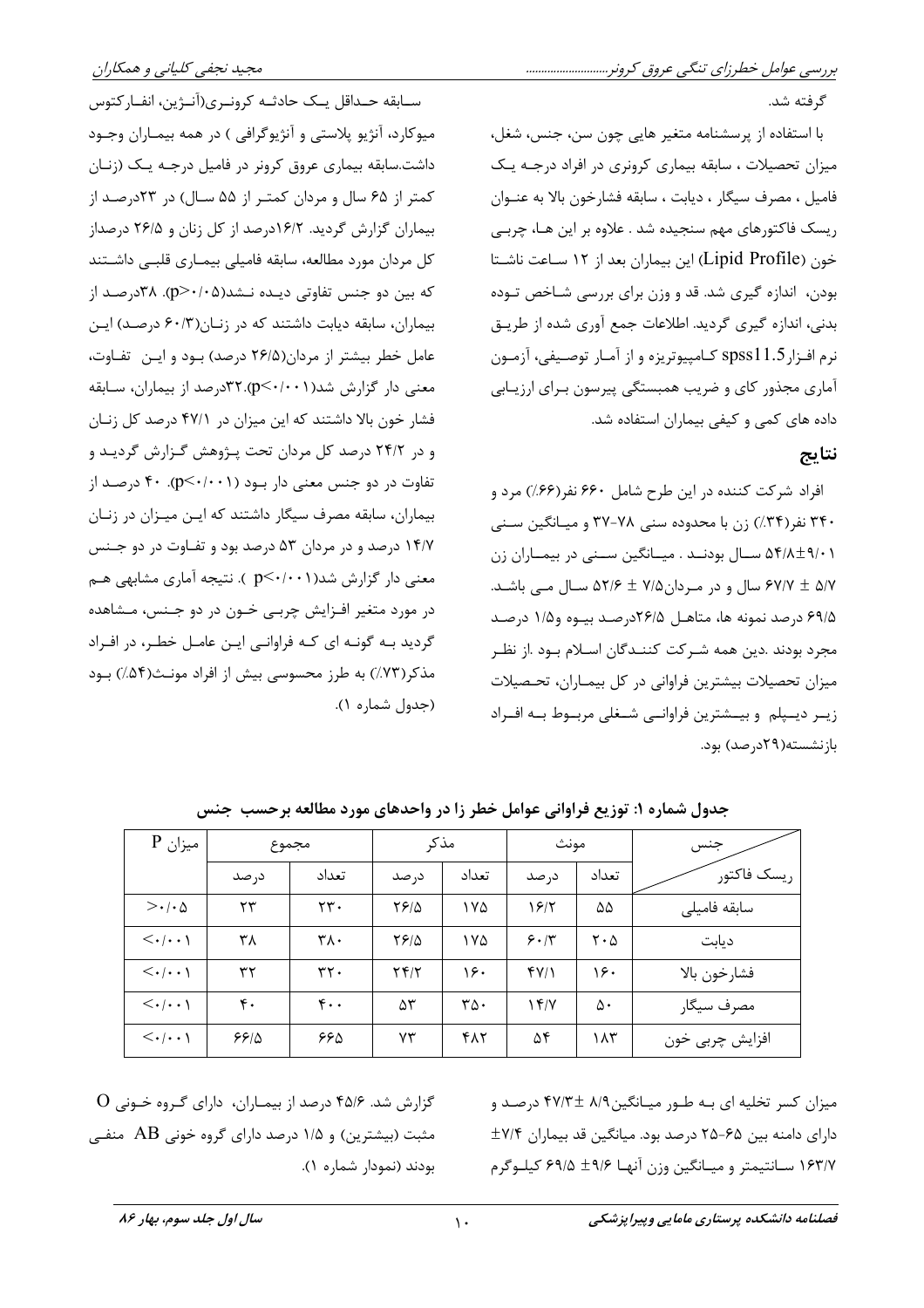

نمودار شماره(۱): توزیع گروه های خونی در بین بیماران با تنگی سه رگ کرونر کاندید عمل پیوند

۰۱۱درصد از کل بیماران دارای۳۰ BMI> ۶۰/۵ درصد دارای ۴۰>EMI که ۲م و۲۷ درصد دارای BMI بسین ۱۸/۵ ت ۲۴/۹ بودند(نمودار شماره ۲).



مجيد نجفي كلياني و همكاران

نمودار شماره (۲): فراوانی شاخص توده بدنی در بیماران با تنگی سه رگ کرونر کاندید عمل پیوند

۴۳/۵درصد از بیماران کلسترول توتال بیشتر یا مساوی ۲۰۰ و ۷۰د, صدLDL بیشتر یا مساوی ۱۰۰ داشتند. (جدول شماره ٢).

| در صد              | تعداد            | وضعيت ليپيد خون        | ليپيد       |
|--------------------|------------------|------------------------|-------------|
| $f''/\Delta$       | ۴۳۵              | $TC \geq r \cdots$     | كلسترول كل  |
| $f \cdot / \Delta$ | $f \cdot \Delta$ | $TG \geq 7 \cdots$     | ترى گليسريد |
| ۷١                 | $Y \cdot$        | $LDL \geq \cdots$      |             |
| Y9/F               | ۲۹۶              | $LDL \leq \mathcal{C}$ | <b>LDL</b>  |
| 538                | ۳۶۵              | HDL≤۳۵                 |             |
| 54/2               | ۶۳۵              | HDL≥۳۵                 | <b>HDL</b>  |

جدول شماره ۲: توزیع فراوانی ریسک فاکتورچربی خون در بیماران کاندید عمل پیوند عروق کرونر

این مطالعه مشابه با سـایر مطالعـات بودطـوری کـه دوسـوم بیماران مراجعه کننده را افراد مذکر به خود اختصاص دادنـد که این موضوع هم می تواند به علت شـیوع بـالاتر بیمـار ی عروق کرونر در مردان باشد. .همانطور که مشاهده شد حدود یک چهارم از کـل بیمـاران، بیـسواد و یـا سـوادی در حـد ابتدایی داشتند وتقریباً نیمی دارای سواد زیر دیـپلم بودنــد . مطالعات متعددي همچون مطالعـه Die roux وهمكـاران، به نقش سواد به عنوان یکی از شاخص های اجتماعی تاکیـد داشته ومعتقدند که سطح سوادکم (کمتر از ۴سال در مقابل

ىحث

میانگین سنی بیماران در مطالعه ما ۵۴/۸±۹/۱ سال بود که در مقایسه با مطالعـات مـشابه در داخـل کـشوراز جملـه دکتر رسولی نژاد بر روی بیماران بستری در بخش CCU بیمارستان کاشان (۶۰±۸/۱۱ سال) و یامطالعه خـارجی بـر روی بیماران کرونری حدوداً ۶ سال جوان تر بود[۱۱و۱۲]. با این میانگین سنی می توان بر این ادعا کـه شـیوع بیمـاری عروق كرونر درجامعه ما در بين افراد جوان تر، رو به افزايش است، مهر تاييد نهاد. از لحاظ توزيع جنسي بيمـاران، نتـايج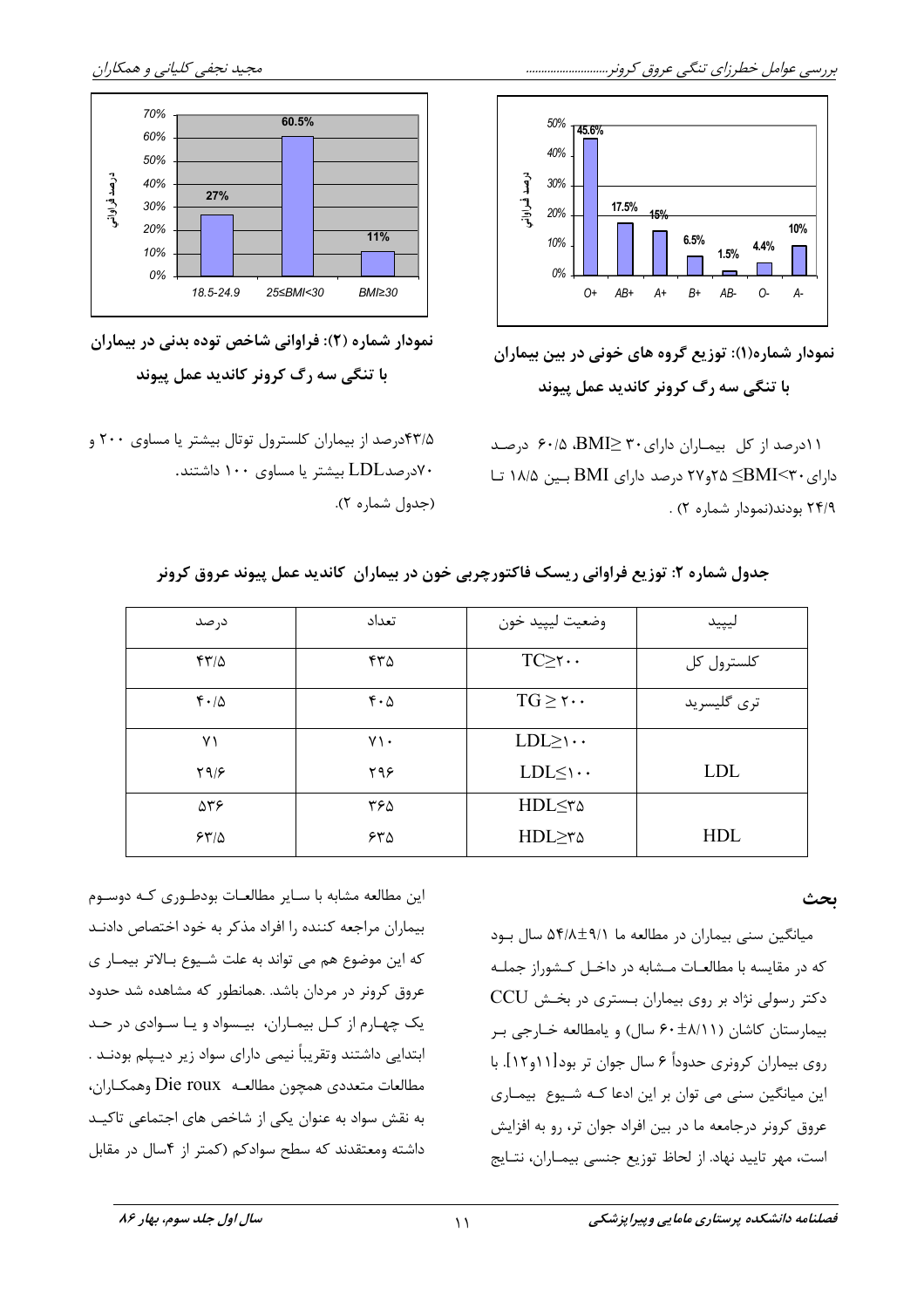مجيد نجفي كلياني و همكاران

سرم بیماران کرونری، همخوانی دارد و موید این مطلب است كه افراد با غلظت كلسترول بالا نسبت به افراد با غلظت کلسترول نرمال، در معرض خطر بیشتر حوادث کرونری هستند[۱۵].

با وجود آن که بیماری عروق کرونر یکی از شـایع تـرین و پرهزینه ترین بیماری ها در سراسر دنیا محسوب می شـود و به نظر می رسد در کشور ما شیوع رو به رشدی یافته است، هنوز هم وضعیت ریسک فاکتورهـای مهمــی چــون چــاقی و افزايش چربي خون، هم در جمعيت سالم و هم در جمعيت مبتلایان به بیماری عروق کرونر تحت کنتـرل نبـوده و در حال پیشرفت می باشـد. هزینــه بـستری ، نیـروی درمـانی ، نرفتن به سر کار و سایر هزینه های تحمیلـی بـه خـانواده و اجتماع باید بیش از پیش مورد توجه حمایت و پیگیری قرار گیرد و با اجرا ی صحیح برنامه های پیشگیری اولیه و ثانویه مثل کنترل ریسک فاکتورها و اصلاح شیوه زنـدگی از وقــوع مجدد حملات در این افـراد و از پیـشرفت بیمـاری در افـراد شناخته شده جلوگیری کرد .

**نتیجه گیری:** نتایج کلی این پژوهش، حاکی است کـه سـه عامل چاقی، افزایش چربـی خــون و مـصرف ســیگار از مهــم ترین عوامل خطرزای بیماری هـای عـروق کرونـر در جامعـه مورد مطالعه می باشد. ضمن اینکه میانگین سنی نمونـه هـا پایین تر از آمار مطالعات مشابه به نظر می رسد، لـذا كـاربرد آموزش در جهت تغيير شيوه زندگي همچون قطع استعمال دخانیات ، رژیم غذایی مناسب ، اجرای برنامه های ورزشـی، کاهش وزن ضروری می باشد.

## منابع

۱)غفاری م، رخشنده رو س. آموزش بهداشت و بیماری های قلبی ، فصلنامه آموزشـی دانـشکده بهداشـت دانـشگاه ع.پ.بقيه الله ، سال سوم-شماره٧-١٣٨١ ٢)غضنفري ز، محمـد عليـزاده س. تعيـين شـيوع عوامـل خطرساز بیماری عروق کرونر در کرمان، خلاصه مقالات چهاردهمین کنگره انجمن قلب و عروق ایران ، ۱۳۸۳. ٣)صفري ۾، صلـصالي ۾، غفرانـي پـور ف. بحـث گروهـي رویک ردی نـوبر آمـوزش پرسـتاران CCU ، خلاصـه مقـالات ۴سال و بیشتر ) می تواند امتیاز ریسک فاکتورهای بیشتری را در هر دو جنس بـه همـراه داشـته باشـد[۱۳]. بـه لحـاظ شغلی، تقریبا نیمی از بیماران ما به طبقـه کارمنـد و کـارگر (طبقه متوسط ويايين اجتماع) تعلـق داشـتند. نكتـه قابـل توجه آن است که Singh و همکاران مطالعه ای را بر روی ۱۸۰۶ نفراز جمعیت شهرنشین هنـد انجـام دادندکـه در آن بیماران را بر اساس شغل ، سواد ، درآمد و سایر فاکتورهـای اجتماعی به ۵ کلاس تقـسیم نمودنـد. آنهـا گـزارش کردنـد كلاس هاى اجتماعى ١و ٢و٣ (طبقات بالا و متوسط جامعه ) کـه درآمـدهای بـالاتر ی دارنـد در هـر دو جـنس، ریـسک فاکتورهـای CAD بیـشتری از جملـه هیپـر کلـسترولمی ، HTN و یا دیابت را داشتند ودلیل احتمالی این مساله را به الگوی زندگی ویشت میز نشینی نـسبت دادنـد[۱۲]. همـان طو رکه در قسمت نتایج ذکر شد اکثر بیماران مورد مطالعـه، ريىسك فاكتورهـاى مهـم CADاز جملـه چـاقى، ديــس ليپيدمي ، فشار خون بالا،سابقه ديابت ، مصرف سيگار را دارا بودند. نتایج مطالعه نشان داد که وضعیت ریسک فـاکتور هـا در بیماران باتنگی سه رگ تحت عمل پیونـد کرونـر، بـسیار نامطلوب و نگران کننده است و این بیماران بایستی شـرایط سخت، مراحل بیماری، بستری و عمل جراحی را پـشت سـر بگذارند و متحمل هزینـه جراحـی قلـب کـه از گـران تـرین جراحی هاست شوند کـه برخـی منـابع هـم، بـر ايـن نکـات بخصوص از پرخطر بودن عـواملي نظيـر سـيگار تاكيـد مـي نمایند ۱۴۱- ۱۵].

گروه خونی تقریبا نیمی از بیماران $\mathrm{O}$  مثبت بود که می تواند زنگ خطری برای استعداد بیشتر افراد با این گـروه خـونی بـه بیماری عروق کرونر باشد.

نتايج اين مطالعه بر روى بيماران مبتلا به بيمارى عروق کرونر، نشان داد که دو عامل خطر چاقی و افزایش چربی خون به عنوان مهم ترين عوامل خطر ساز اين بيماري به شمار مي روند.طبق تعريف انجمن قلب أمريكا، چاقي به عنوان عامل خطر عمده بيماري عروق كرونر می باشد[۱۶-۱۷-۱۸]. وضعیت چربی خون بیماران در این مطالعه با نتايج مطالعات Caog بر روى غلظت كلسترول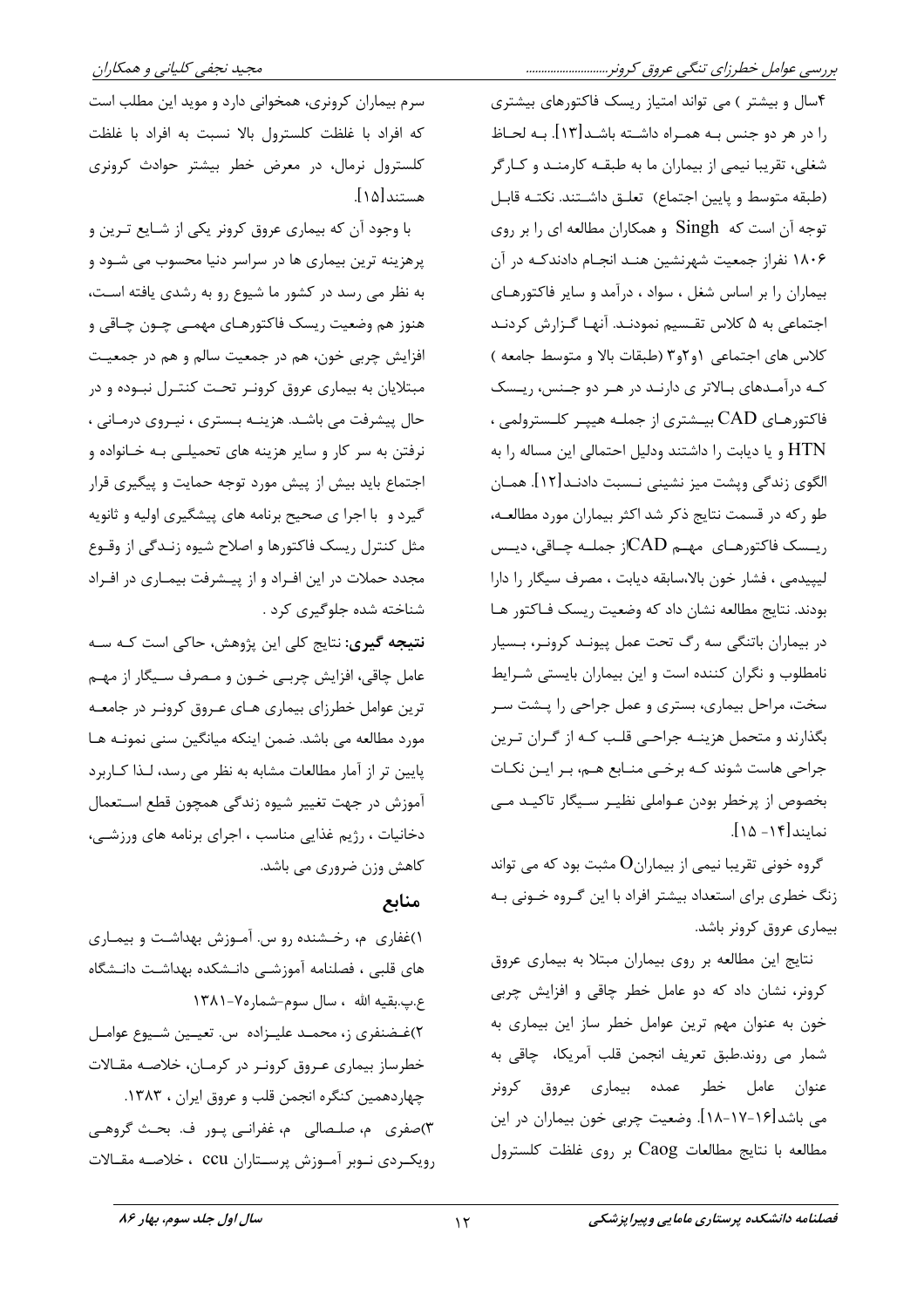India in the Indiana life style and heart study. Int.j.Cardiol, 1998; 64 (2):203-192.

13) Die roux AV, Merkin SS, Hannnan DR, Kiefe CI. Area characteristics. Individual level socioeconomic Indicator and smoking in young adults: the coronary artery Disease risk development in young adult study. Am j Epidemiology, 2003; 157(4):315 -326.

14) Manicini NC, Cush EM, Swaetman K, Dansby G. Coronary artery bypass surgery: are outcome in fluenced by demographic or ability to pay ? Ann Surg, 2001; 233(5): 617-622.

15) Caog SP, Brochu AP Prevalence of Lipid lowering therapy at cardiac rehabilitation Entry: 200 versus 1996 J. Cardiopulmonary

16) Fuster U. Alexander RW. Rehabilitation

Rehabil, 2002 .22(2):80-84.

of the patient with coronary heart disease. 10th Ed. 2000:2pp:1537-46.

17) Woods S, Sivarian E. Cardiac Nursing, 2000, 4th Ed, pp: 489-500.

18) Kodis G, Smith KM. Changes in exercise

capacity and Lipids after clinic versus homebased aerobic training. R.E. habild, 2001;  $3(1):36-31.$ 

سيزدهمين كنگره انجمن قلب و عروق ايران ، ١٣٨١.

4) Gazian JM.Global burden of cardiovascular disease, heart disease, 2001, 6th Ed.

5) Kamwendo K, Hansson M, Hjerp I. Relationship between adherence sense of coherence and knowledge  $in$ cardiac rehabilitation, Rehabilitation Nursing, 1998;  $23(5)$ : 240-5.

۶)ذاکری مقدم بم، علی اصغر یور بم. مراقبت های پرستاری ویژه در بخش های CCU,ICU و دیالیز: تهران،نشر اندیـشه ,فيع، ١٣٨٢.

٧)شجاعي زاده \_ د. ارتقا سلامت. مجله علمي تخصصي آموزش بهداشت و ارتقا سلامت. فـصلنامه پژوهـشي. دوره ١، شـماره  $. 171777$ 

٨)مجلسی م و همکاران . کتاب چهارم ROM قلب ، انتشارات ارجمند ، ١٣٨٢.

۹)جاویدی د، اسحاقی آ. جراحی قلب و توانبخشی، تهران ، نشر مهر ۱۳۷۸.

۱۰)اسملتزر س، بیر ب. پرستاری داخلبی جراحبی قلب و عروق ، ترجمه صديقه عاصمي.چاپ اول ، تهران نـشر سـالمي،  $151$ 

١١) رسولي نژاد مس ا، وكيلي ح. ميزان ارتباط نمايه توده بدنی و عوامل خطر قلبی ، پژوهنــده ، تابــستان١٣٧٧، شــماره  $L_{A\sigma}$   $(\lambda - \beta Y)$ .

12) Singh RB, Naiz Ma, Thakur AS, Ganus ED, Moshirin M. Social class and coronary artery disease in a urban population of North